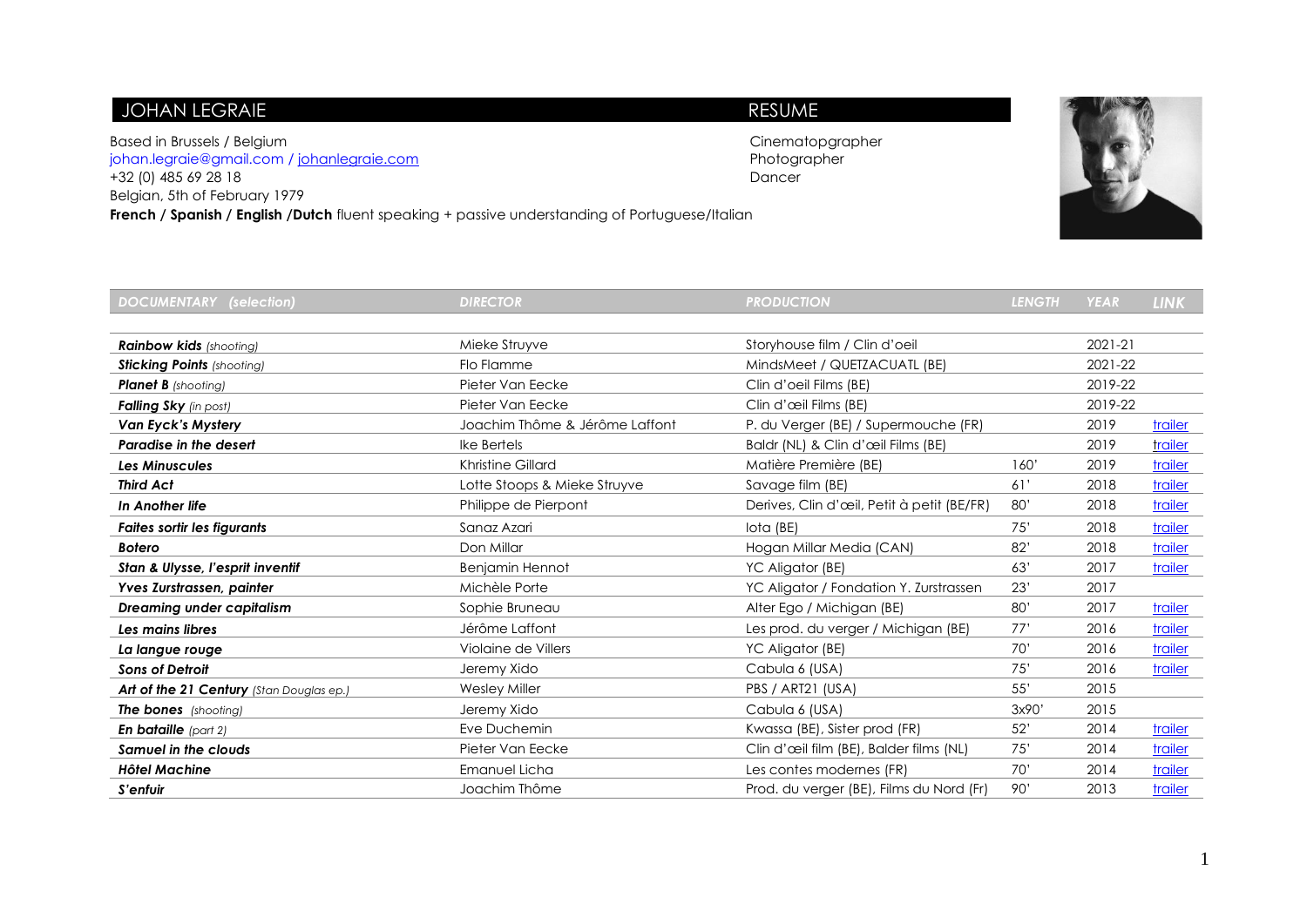| The Art of Becoming                   | Hanne Phlypo & C. Vuylsteke | Clin d'œil films (BE)                  | 60' | 2013 | <b>trailer</b> |
|---------------------------------------|-----------------------------|----------------------------------------|-----|------|----------------|
| <b>The Arabian Nights</b>             | Catherine & Bruno Ulmer     | 13 prod / Arte (FR)                    | 90' | 2012 | <u>site</u>    |
| <b>Beyond the Ararat</b>              | Tülin Ozdemir               | Stenola (BE)                           | 57' | 2012 | <b>trailer</b> |
| Orsay                                 | <b>Bruno Ulmer</b>          | Ladybirds films (FR) Arte              | 86' | 201  | <b>trailer</b> |
| Racine, le déchainements des passions | Catherine Maximoff          | Les films du présent (FR)              | 52' | 201  | trailer        |
| Death Metal Angola                    | Jeremy Xido                 | Cabula6 (AUT), Coalition (USA), Majade | 90' | 201  | trailer        |
| En Transit                            | Joachim Thôme, T.Van Zuylen | Production du Verger (BE)              | 30' | 201  | <u>site</u>    |
| Le regard de Brassens                 | Sandrine Dumarais           | Comic Strip, France3 (FR)              | 52' | 201  | trailer        |
| <b>Silent Stories</b>                 | Hanne Phlypo & C. Vuylsteke | Caviar, Clin d'œil, Canvas (BE)        | 52' | 2010 | trailer        |
| Epilogue                              | Manno Lanssens              | Serendypity films/Canvas (BE)          | 90' | 2009 | <u>site</u>    |
| Sur les traces des Kallawayas         | Frederic Cordier            | Intercom./RTBF/ CanalSur (BE/ESP)      | 52' | 2007 |                |

| ART / DANCE / XPRMTL / MUSIC (selection)             | <b>DIRECTOR</b>                 | <b>PRODUCTION</b>                    | <b>LENGTH</b> | <b>YEAR</b> | <b>LINK</b> |
|------------------------------------------------------|---------------------------------|--------------------------------------|---------------|-------------|-------------|
|                                                      |                                 |                                      |               |             |             |
| Soft touch to death / dance film                     | Johan Legraie / Paola Madrid    | Sorta (BE)                           | 4'            | 2022        | soon        |
| <b>Du bout des doights</b> / dance show / performing | G.Grosjean/G.Iacono             | Made by Hands (BE)                   | 55'           | 2021        |             |
| Songcyclus / K. Defoort & V. Arcsa (B cam)           | <b>Vincent Pinckaers</b>        | Savage (BE)                          | 21'           | 2018        | trailer     |
| <b>Kamikaze</b> / art film                           | Guillaume Vandenberg & N. Cockx | Savage (BE)                          | 21'           | 2018        | trailer     |
| <b>TWYXX</b> / dance portrait of Mercedes Dassy      | Laurent Scheid                  | Théâtre de Namur (BE)                | 12'           | 2019        | <u>film</u> |
| Recall, Chloé Feat Ben Shemie / music video          | Frédéric Lebain & G. Pédron     | Movement (FR)                        | 4'            | 2017        | film        |
| <b>Bohemian Rhapsody / music video</b>               | Joachim Thôme                   | Prod du Verger / O Celli             | 5'            | 2018        | film        |
| <b>Mani, Perluigi Billone / music video</b>          | Joachim Thôme                   | Ictus (BE)                           | 5x3'          | 2016        | film        |
| <b>Romance-Schuman / music video</b>                 | Joachim Thôme                   | Les productions du verger (BE)       | 13'           | 2016        | film        |
| <b>Neige</b> / video instalation for theatre play    | Blandine Savetier / O. Pamuk    | Cie Longtemps je me suis couché (FR) | 80'           | 2016        |             |
| <b>I never told anyone</b> , photo lighting          | Bénédicte Vanderreydt           | Galerie Arielle d'Auterives (BE)     |               | 2015        | site        |
| <b>Smagra</b> / music video                          | Joachim Thôme                   | Les productions du verger (BE)       | 11'           | 2015        | film        |
| Gésir / film - dance performance                     | Khristine Gillard               | Théâtre National Bruxelles, AJC (BE) | 20'           | 2013        |             |
| La Macana « No title yet » dance film                | <b>Bruno Tracq</b>              | La Macana (ESP)                      | 4'            | 2012        | film        |
| La strada / music video                              | Joachim Thôme                   | Ensemble O Celli (BE)                | 8'            | 2012        | film        |
| Veence Hanao -'Faut bien qu'ils brillent' / music v. | Caroline Lessire                | Veence Hanao (BE)                    | 4'            | 2011        | film        |
| <b>Insights of a Duo</b> 3 music videos              | Joachim Thôme                   | Les Productions du Verger (BE)       | 3x4'          | 2008        | 182         |
| Héroïne, Paradoxal, Je est un double, etc / art      | Pascale Barret                  | Pascale B. (FR)                      | 6x20'         | 2005-6      |             |